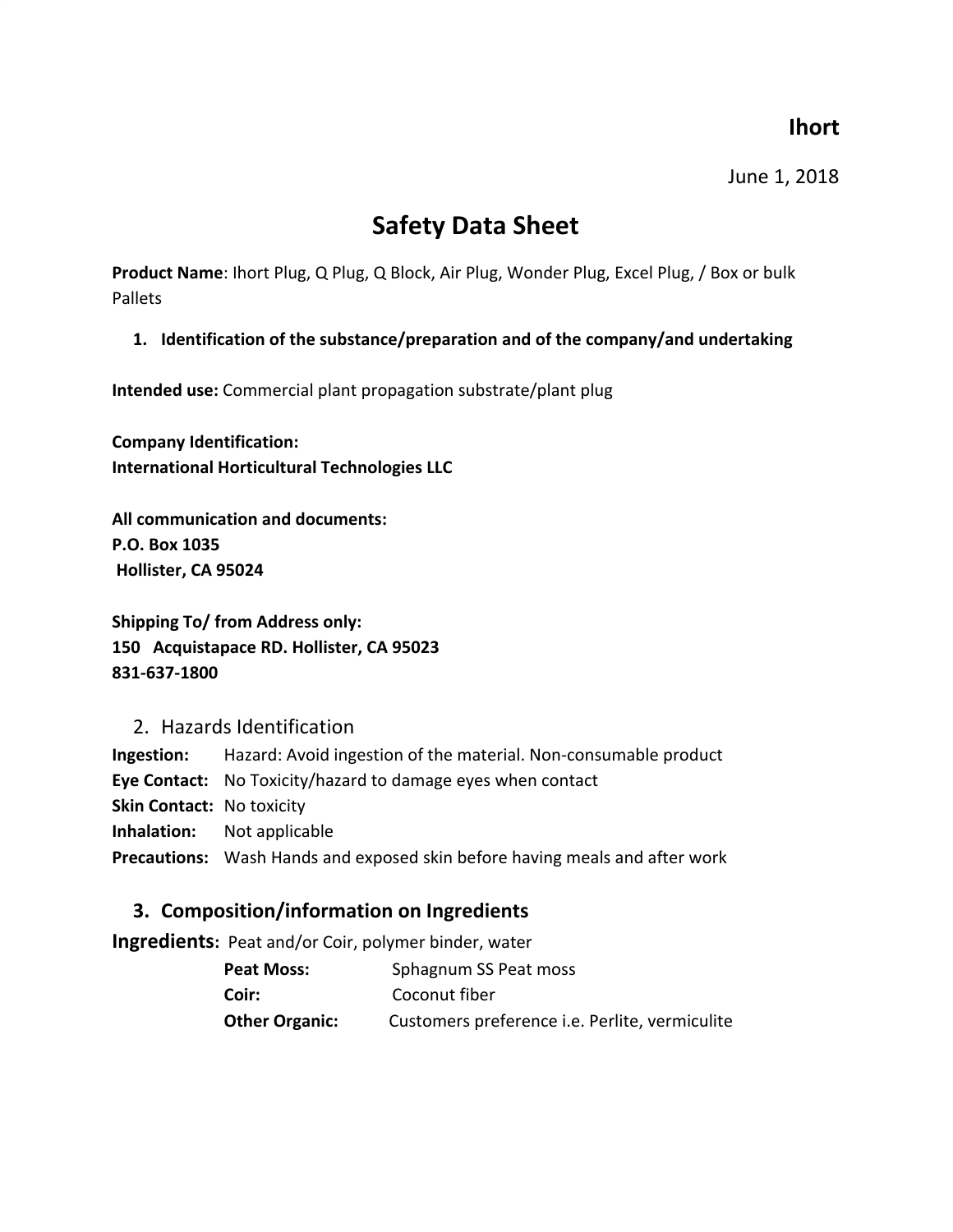### **Ihort**

#### 4. **First Aid Measures**

| Ingestion:           | Rinse mouth. Seek medical attention                 |
|----------------------|-----------------------------------------------------|
| Eye contact:         | Rinse eyes thoroughly with water see eye specialist |
| <b>Skin contact:</b> | Wash skin with water                                |
| Inhalation:          | Not applicable                                      |

#### **5. Firefighting Measures**

**Extinguishing Media:** No special measures required **Hazards decomposition:** Products could produce hazardous vapor **Extinguishing Techniques:** Douse flames and smoldering material with water

### **6. Accidental Release of Measures**

**Personal precautions**: No special measures required **Environmental precautions:** Do not flush into surface water or sewer system **Methods for cleaning up:** Sweep up and dispose according section 13

# **7. Handling and storage**

Store in original packaging away from direct sunlight. Due to prolonged storage it is possible that the fresh wet plant plugs can start decomposing in closed packaging and that vapor could be formed inside of the boxes and will be released when package is opened. Avoid breathing that vapor. No additional hazards applicable

# **8. Exposure Controls/ Personal Protection**

**Engineering measures to reduce exposure:** No special measures required **Personal protection equipment:** No special measures required **Respiratory protection:** No special measures required **Eye protection:** No special measures required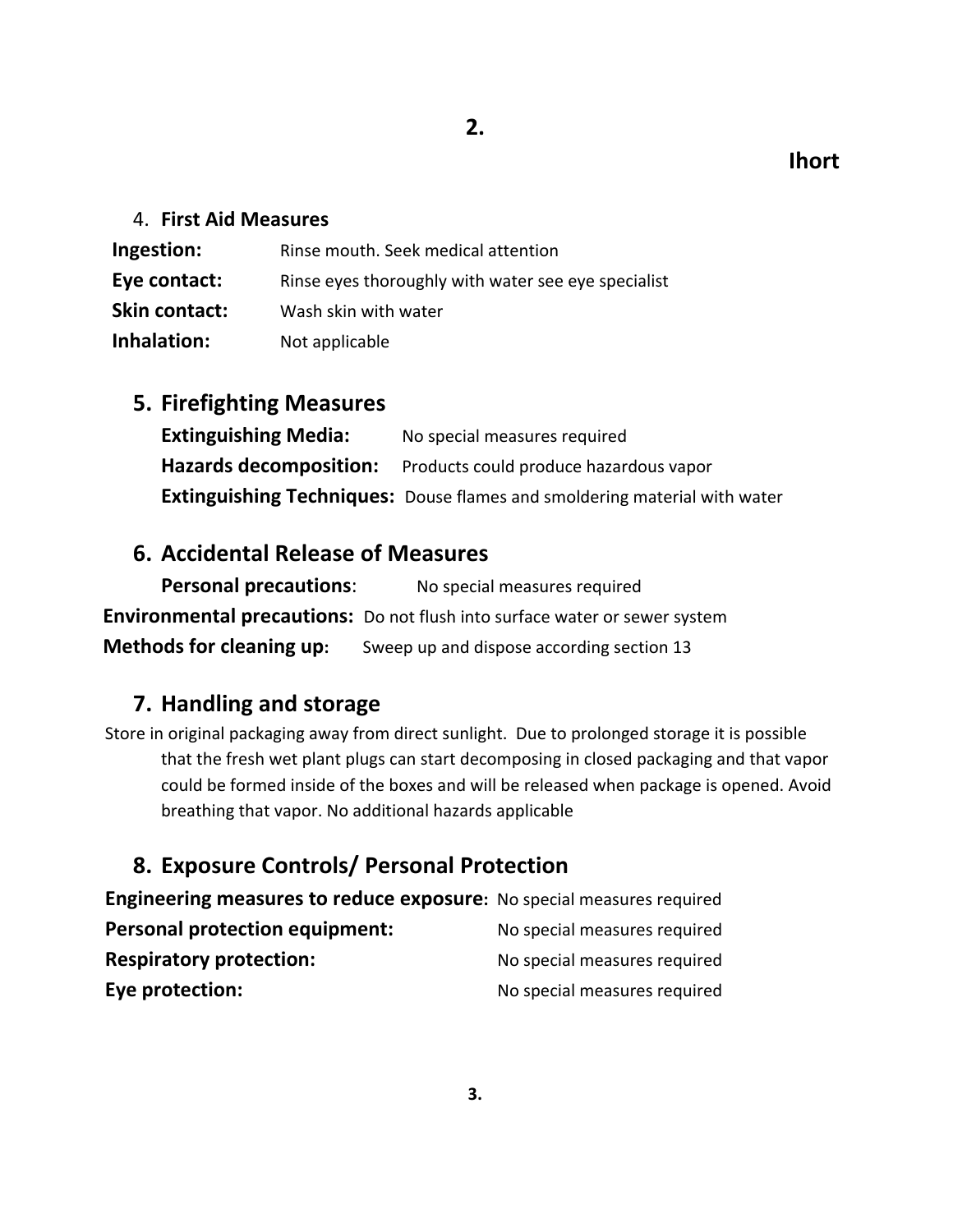### **9. Physical and Chemical Properties**

**Ec:**  $< 0.1 - 4.0$ 

**pH:** 4.0-7.0

#### **10. Stability and Reactivity**

**Stability (normal conditions:** Stable under normal conditions

| <b>Conditions to avoid:</b>     | None known |
|---------------------------------|------------|
| Incompatible with:              | None known |
| <b>Hazardous decomposition:</b> | None known |

#### **11. Toxicological Information**

**Acute toxicity:** No acute toxicity known

**Primary Irritant effect:**

| On the skin: | No irritating effects known |
|--------------|-----------------------------|
| On the eye:  | No irritating effects known |

### **12. Ecological Information**

Ecological information: See product labels

# **13. Disposal Considerations**

| Surplus/used product: | Can be composted, recycled or used in any landfill |
|-----------------------|----------------------------------------------------|
| Packing waist:        | Can be composted, recycled or used in any landfill |

#### **14. Transport Information**

Material is non-hazardous according to EPA 40 CFR 261.3 and 261.4

### **15. Regulatory Information**

Not classified, no marking required

### **4. Ihort**

#### **Ihort**